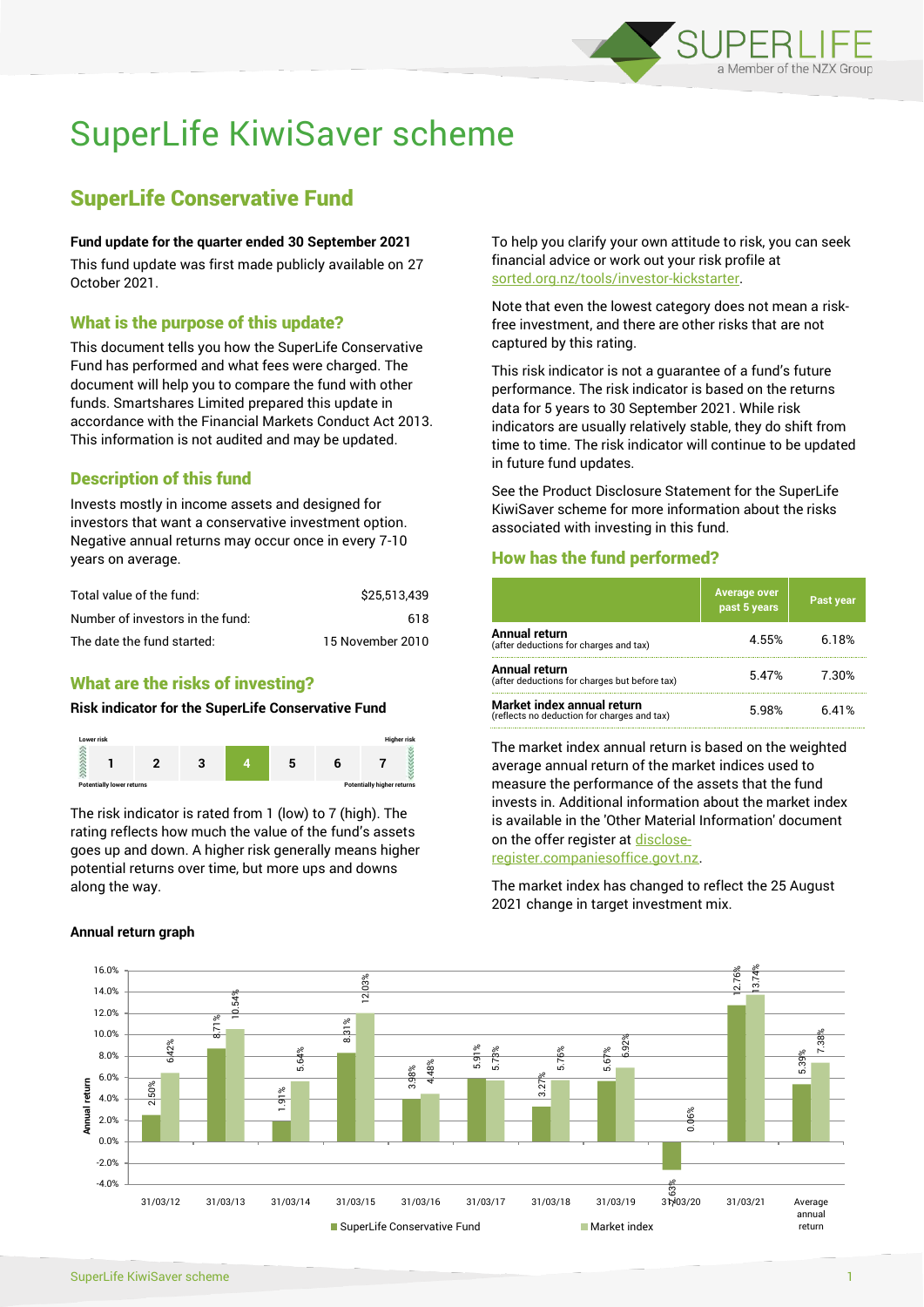

This shows the return after fund charges and tax for each year ending 31 March since the fund started. The last bar shows the average annual return since the fund started, up to 30 September 2021.

**Important:** This does not tell you how the fund will perform in the future.

Returns in this update are after tax at the highest prescribed investor rate (PIR) of tax for an individual New Zealand resident. Your tax may be lower.

#### What fees are investors charged?

Investors in the SuperLife Conservative Fund are charged fund charges. In the year to 31 March 2021 these were:

|                                                       | % per annum of fund's net<br>asset value |  |  |
|-------------------------------------------------------|------------------------------------------|--|--|
| <b>Total fund charges</b>                             | 0.57%                                    |  |  |
| Which are made up of:                                 |                                          |  |  |
| <b>Total management and administration</b><br>charges | 0.57%                                    |  |  |
| Including:                                            |                                          |  |  |
| Manager's basic fee                                   | 0.56%                                    |  |  |
| Other management and<br>administration charges        | 0.01%                                    |  |  |
| <b>Other charges</b>                                  | Dollar amount per investor               |  |  |
| Administration fee                                    | 2<br>\$30 per annum                      |  |  |

Investors may also be charged individual action fees for specific actions or decisions (for example, if an investor has a financial adviser and has agreed to pay a fee to the adviser for providing financial advice). See the Product Disclosure Statement for the SuperLife KiwiSaver scheme for more information about those fees.

The fees set out above include GST where applicable.

Small differences in fees and charges can have a big impact on your investment over the long term.

### Example of how this applies to an investor

Jess had \$10,000 in the fund at the start of the year and did not make any further contributions. At the end of the year, Jess received a return after fund charges were deducted of \$618 (that is 6.18% of her initial \$10,000). Jess paid other charges of \$30. This gives Jess a total return after tax of \$588 for the year.

#### What does the fund invest in?

#### **Actual investment mix**

This shows the types of assets that the fund invests in.



#### **Target investment mix**

This shows the mix of assets that the fund generally intends to invest in.

| <b>Asset Category</b>        | <b>Target asset mix</b> |
|------------------------------|-------------------------|
| Cash and cash equivalents    | 21.00%                  |
| New Zealand fixed interest   | 20.00%                  |
| International fixed interest | 29.00%                  |
| Australasian equities        | 5.00%                   |
| International equities       | 15.00%                  |
| Listed property              | 5.00%                   |
| Unlisted property            |                         |
| Commodities                  |                         |
| Other                        | 5.00%                   |